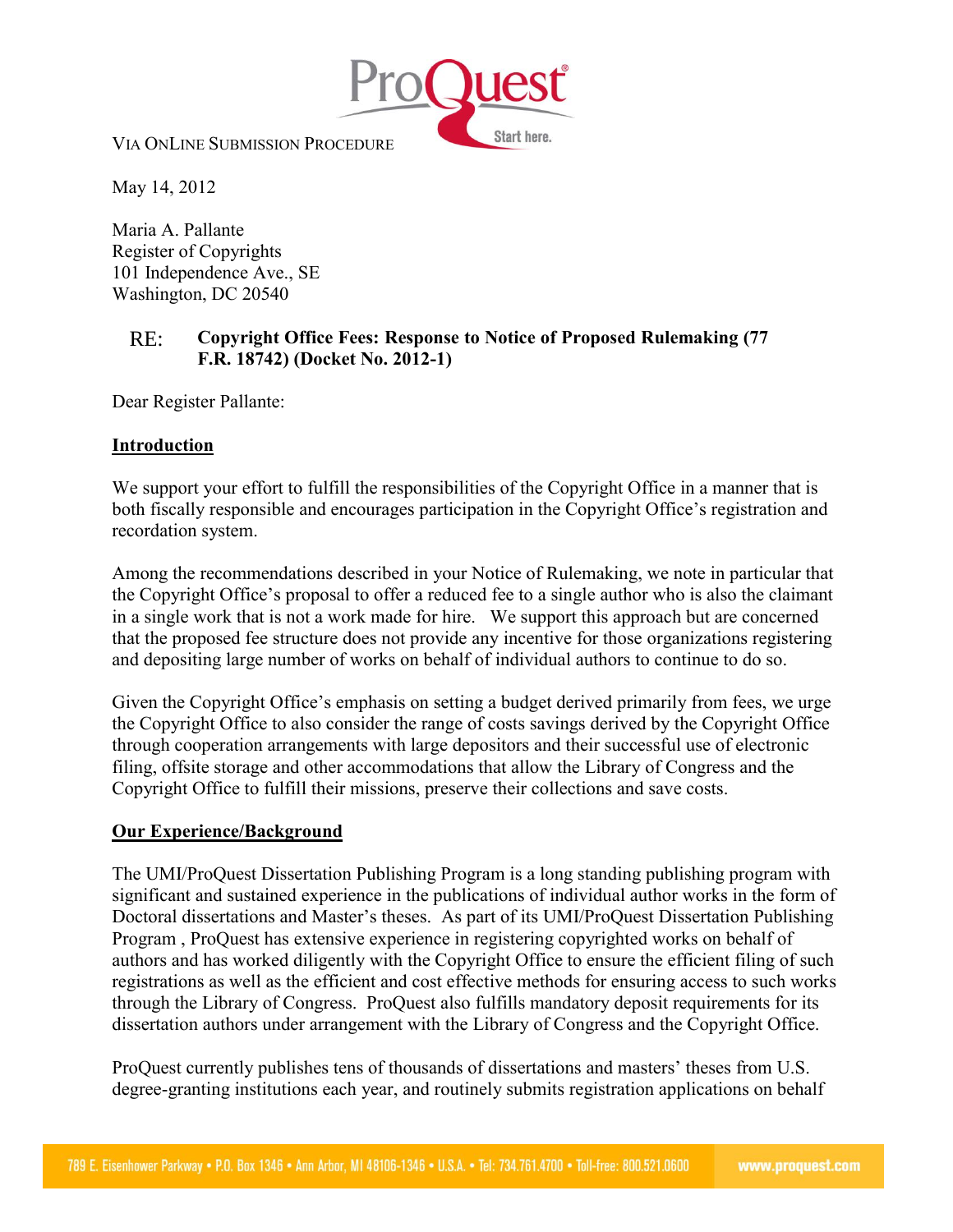Letter to Maria A. Pallante May 14, 2012 Page | **2**

of authors at their request and also provides a number of benefits (outlined in fuller detail below) to the Library of Congress and the Copyright Office under a cooperation arrangement established in 1999. Since establishing the cooperative arrangement in 1999, ProQuest has remitted nearly \$10,000,000 in copyright registration fees to the Copyright Office on behalf of authors.

ProQuest has made a significant investment year over year to implement best practices with respect to the copyright registration and mandatory deposit of the dissertations and theses we publish on behalf of authors. These best practices remain in place in order to accommodate the requirements of the Library of Congress and the Copyright Office as outlined below; they are not strictly necessary for the continued viability of the dissertation publishing program.

We note that in the period from 2007-2010, the number of copyright registrations dissertation and theses authors have requested be filed on their behalf has dropped by eight percent. We believe that this decline is due in part to the author's reluctance to pay the current registration fees and, it has become apparent that many authors fail to recognize the significant benefits of registration. However, by advocating for registration and facilitating the application process as part of our dissertation publishing program, the decline in registrations is less dramatic than it might have otherwise been.

## **Response to Proposed Fees**

Based upon our extensive experience with registering large numbers of individual works on behalf of authors, we agree with the Copyright Office's proposal to offer a reduced fee to a single author who is also the claimant in a single work that is not a work made for hire. Like the Copyright Office, we believe that keeping application fees at a threshold rate for individual authors is imperative if the registration process is to continue to encourage these authors to register their works.

Likewise, large depositors like ProQuest who are under special cooperation arrangement with the Library of Congress and the Copyright Office, are under pressure to drastically reduce or remove any service fees it charges to recover costs associated with filing the applications and depositing works are required.

The Library of Congress and the Copyright Office's costs are mitigated in a number of key areas by cooperation arrangements with publishing organizations. Specifically, the following accommodations are being provided to facilitate registration and deposit of individual author's works:

- Providing electronic filing of copyright applications
- Providing electronic deposit of the works whether deposited for registration or under mandatory deposit (if applicable).
- Providing secure, permanent offsite storage of works submitted electronically and serving as an offsite repository for the Copyright Office and the Library of Congress.